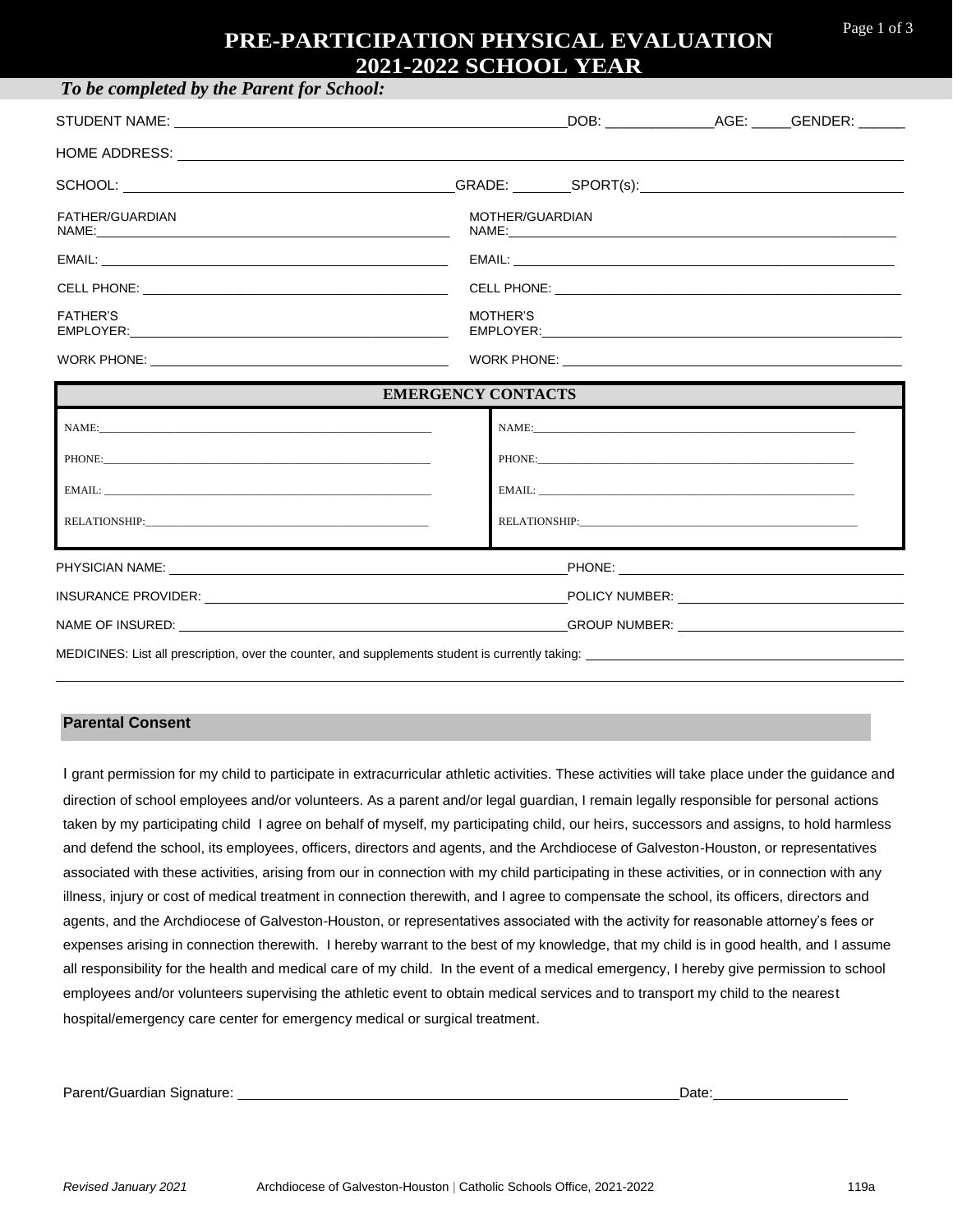### Page 2 of 3

# **PRE-PARTICIPATION PHYSICAL EVALUATION 2021-2022 SCHO OL YEAR**

|                              | STUDENT NAME: University of the state of the state of the state of the state of the state of the state of the state of the state of the state of the state of the state of the state of the state of the state of the state of<br>AGE: _________<br>DATE OF BIRTH: \\sqrt{\mathf{\mathf{\mathf{\mathf{\mathf{\mathf{\mathf{\mathf{\mathf{\mathf{\mathf{\mathf{\mathf{\mathf{\mathf{\mathf{\mathf{\mathf{\mathf{\mathf{\mathf{\mathf{\mathf{\mathf{\mathf{\mathf{\mathf{\mathf{\mat |               |                                     |                          |  |
|------------------------------|------------------------------------------------------------------------------------------------------------------------------------------------------------------------------------------------------------------------------------------------------------------------------------------------------------------------------------------------------------------------------------------------------------------------------------------------------------------------------------|---------------|-------------------------------------|--------------------------|--|
| <b>EXAMINATION</b>           |                                                                                                                                                                                                                                                                                                                                                                                                                                                                                    |               |                                     |                          |  |
|                              | Height: Meight: Neight: Netcommunically Pulse: Neight: Neight: Neight: Neight: Neight: Neight: Neight: Neight:                                                                                                                                                                                                                                                                                                                                                                     |               | Blood Pressure: _________/_________ |                          |  |
|                              | Vision R 20/_________L 20/_____________Corrected: Yes_______ No__________Pupils: Equal _______ Unequal ______                                                                                                                                                                                                                                                                                                                                                                      |               |                                     |                          |  |
|                              | Hearing: Normal______ Referred_______ Spinal Exam: Normal_____Referred_________ % Body Fat (optional)_______                                                                                                                                                                                                                                                                                                                                                                       |               |                                     |                          |  |
| <b>MEDICAL</b>               |                                                                                                                                                                                                                                                                                                                                                                                                                                                                                    | NORMAL        |                                     | <b>ABNORMAL FINDINGS</b> |  |
| Appearance                   |                                                                                                                                                                                                                                                                                                                                                                                                                                                                                    |               |                                     |                          |  |
| Eyes/ears/nose/throat        |                                                                                                                                                                                                                                                                                                                                                                                                                                                                                    |               |                                     |                          |  |
| Lymph nodes                  |                                                                                                                                                                                                                                                                                                                                                                                                                                                                                    |               |                                     |                          |  |
|                              | Heart-Auscultation of the heart in the supine                                                                                                                                                                                                                                                                                                                                                                                                                                      |               |                                     |                          |  |
| position                     |                                                                                                                                                                                                                                                                                                                                                                                                                                                                                    |               |                                     |                          |  |
|                              | Heart-Auscultation of the heart in the                                                                                                                                                                                                                                                                                                                                                                                                                                             |               |                                     |                          |  |
| standing position            |                                                                                                                                                                                                                                                                                                                                                                                                                                                                                    |               |                                     |                          |  |
| Heart-lower extremity pulses |                                                                                                                                                                                                                                                                                                                                                                                                                                                                                    |               |                                     |                          |  |
| <b>Pulses</b>                |                                                                                                                                                                                                                                                                                                                                                                                                                                                                                    |               |                                     |                          |  |
| Lungs                        |                                                                                                                                                                                                                                                                                                                                                                                                                                                                                    |               |                                     |                          |  |
| Abdomen                      |                                                                                                                                                                                                                                                                                                                                                                                                                                                                                    |               |                                     |                          |  |
| Genitalia (males only)       |                                                                                                                                                                                                                                                                                                                                                                                                                                                                                    |               |                                     |                          |  |
| <b>Skin</b>                  |                                                                                                                                                                                                                                                                                                                                                                                                                                                                                    |               |                                     |                          |  |
| <b>MUSCULOSKELETAL</b>       |                                                                                                                                                                                                                                                                                                                                                                                                                                                                                    | <b>NORMAL</b> |                                     | <b>ABNORMAL FINDINGS</b> |  |
| Neck                         |                                                                                                                                                                                                                                                                                                                                                                                                                                                                                    |               |                                     |                          |  |
| <b>Back</b>                  |                                                                                                                                                                                                                                                                                                                                                                                                                                                                                    |               |                                     |                          |  |
| Shoulder/arm                 |                                                                                                                                                                                                                                                                                                                                                                                                                                                                                    |               |                                     |                          |  |
| Elbow/forearm                |                                                                                                                                                                                                                                                                                                                                                                                                                                                                                    |               |                                     |                          |  |
| Wrist/hand/fingers           |                                                                                                                                                                                                                                                                                                                                                                                                                                                                                    |               |                                     |                          |  |
| Hip/thigh                    |                                                                                                                                                                                                                                                                                                                                                                                                                                                                                    |               |                                     |                          |  |
| Knee                         |                                                                                                                                                                                                                                                                                                                                                                                                                                                                                    |               |                                     |                          |  |
| Leg/ankle                    |                                                                                                                                                                                                                                                                                                                                                                                                                                                                                    |               |                                     |                          |  |
| Foot/toes                    |                                                                                                                                                                                                                                                                                                                                                                                                                                                                                    |               |                                     |                          |  |
| <b>CLEARANCE</b>             | The following information must be filled in and signed by either a Physician, a Physician Assistant licensed by a State Board of Physician Assistant<br>Examiners, a Registered Nurse recognized as an Advanced Practice Nurse by the Board of Nurse Examiners, or a Doctor of Chiropractic.<br>Examination forms signed by any other health care practitioner, will not be accepted.                                                                                              |               |                                     |                          |  |
| П                            | Cleared for all sports without restriction                                                                                                                                                                                                                                                                                                                                                                                                                                         |               |                                     |                          |  |
| $\Box$                       | Cleared for all sports without restriction with recommendations for further evaluation or treatment for:                                                                                                                                                                                                                                                                                                                                                                           |               |                                     |                          |  |
|                              |                                                                                                                                                                                                                                                                                                                                                                                                                                                                                    |               |                                     |                          |  |
| П                            | Not cleared                                                                                                                                                                                                                                                                                                                                                                                                                                                                        |               |                                     |                          |  |
|                              | Pending further evaluation<br>П.<br>For any sport                                                                                                                                                                                                                                                                                                                                                                                                                                  |               |                                     |                          |  |
|                              | For certain sports:                                                                                                                                                                                                                                                                                                                                                                                                                                                                |               |                                     |                          |  |
|                              |                                                                                                                                                                                                                                                                                                                                                                                                                                                                                    |               |                                     |                          |  |
|                              |                                                                                                                                                                                                                                                                                                                                                                                                                                                                                    |               |                                     |                          |  |
|                              |                                                                                                                                                                                                                                                                                                                                                                                                                                                                                    |               |                                     |                          |  |
|                              |                                                                                                                                                                                                                                                                                                                                                                                                                                                                                    |               |                                     |                          |  |
|                              |                                                                                                                                                                                                                                                                                                                                                                                                                                                                                    |               |                                     |                          |  |
|                              |                                                                                                                                                                                                                                                                                                                                                                                                                                                                                    |               |                                     |                          |  |
|                              |                                                                                                                                                                                                                                                                                                                                                                                                                                                                                    |               |                                     |                          |  |